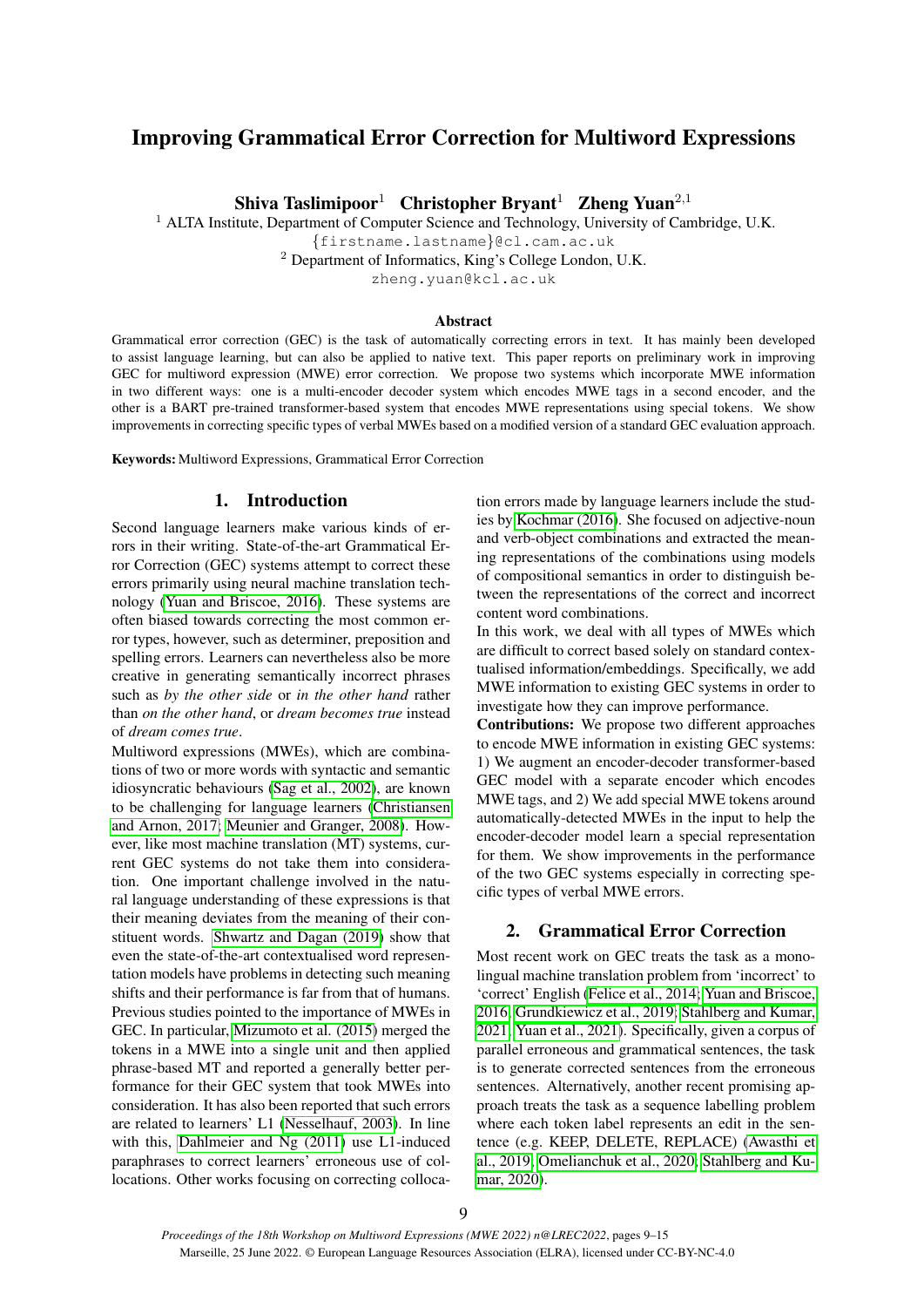In this paper, we employ two different Transformerbased NMT systems [\(Vaswani et al., 2017\)](#page-6-3) for GEC: 1) An encoder-decoder GEC system based on [Yuan et](#page-6-2) [al. \(2021\)](#page-6-2) and 2) A strong BART-based GEC system [\(Katsumata and Komachi, 2020\)](#page-5-10). The main advantage of the first system is that it includes multi-encoders for representing different features. In particular, while [Yuan et al. \(2021\)](#page-6-2) used the additional encoder to include features from grammatical error detection, we use the extra encoder to incorporate MWE tags into the model (see Section [4.2\)](#page-1-0). In contrast, the main advantage of the second system is that it is a strong baseline GEC system that simply fine-tunes BART on indomain GEC data (and hence does not rely on additional techniques such as re-ranking or ensembling) to produce results that are competitive with the state of the art. We add special tokens for MWEs to the data to allow the model to explicitly encode MWEs (Section [4.3\)](#page-2-0).

### <span id="page-1-2"></span>3. Multiword Expression Identification

As far as we are aware, no dataset in GEC has been explicitly annotated with MWE information; i.e. we do not know which tokens comprise ungrammatical/grammatical MWEs in both the original and the corrected text. Since this information is necessary in an MWE-aware GEC system, we derive these labels automatically.

Our MWE identification system is a transformer-based pre-trained language representation model which we fine-tune for sequence tagging. The model is similar to MTLB-STRUCT [\(Taslimipoor et al., 2020\)](#page-6-4) with the difference that we use ELECTRA rather than BERT and perform single-task learning for which they reported better performance than for multi-task training in most languages. ELECTRA [\(Clark et al., 2020\)](#page-4-3) is a variation of BERT [\(Devlin et al., 2019\)](#page-4-4) that is pretrained to discriminate between original and replaced tokens rather than generate masked tokens, on the data. In order to predict various types of MWEs including noun compounds, e.g. *customer service*; set phrases, e.g. *as well*, *so far*; and idioms, e.g. *go the extra mile*, we fine-tune our system on a combination of the STREUSLE dataset [\(Schneider et al., 2014\)](#page-5-11) and the English side of the PARSEME dataset [\(Ramisch et al.,](#page-5-12) [2018\)](#page-5-12). The newest version of STREUSLE, as used by [Liu et al. \(2021\)](#page-5-13), contains more detailed/fine-grained tags for verbal MWEs (following [Savary et al. \(2017\)](#page-5-14)). Both these datasets are tagged following a variation of IOB labeling (Inside, Outside, Beginning) where *O* indicates that the token is not part of an MWE, *B* indicates the token is the beginning of a new MWE and *I* indicates that the token is a continuation of an MWE. *B*, and *I* tags in these datasets are followed by the type of MWE.

For evaluating our MWE identification system, we follow [Liu et al. \(2021\)](#page-5-13) and report standard STREUSLE evaluation metrics for MWEs and also

|                     |      | <b>MWE LinkAvg</b> |      | Verbal MWE-based |      |       |  |
|---------------------|------|--------------------|------|------------------|------|-------|--|
|                     |      |                    | F,   |                  |      | $F_1$ |  |
| $#$ Gold            |      | 433.5              |      |                  | 66   |       |  |
| Liu et al. $(2021)$ | 82.0 | 64.3               | 72.0 |                  |      | 63.9  |  |
| Our system          | 90.7 | 66.8               | 76.7 | 65.2             | 68.2 | 66.7  |  |

<span id="page-1-1"></span>Table 1: Overall performance of the MWE identification system on STREUSLE test set.

PARSEME MWE-based metrics for verbal MWEs on the STREUSLE test set. [Table 1](#page-1-1) shows that our ELECTRA-based system outperforms the BERT-based system used by [Liu et al. \(2021\)](#page-5-13).

The MWE tags for English contain lexical category labels from STREUSLE including ADJ (adjective), ADV (adverb), DET (determiner) which are in line with Universal part-of-speech tags, AUX (auxiliary), DISC (discourse/pragmatic expression), N (noun, common or proper), P (single-word or compound adposition), PP (prepositional phrase MWE), and PRON (nonpossessive pronoun, including indefinites like someone) which indicate the holistic grammatical status of strong multiword expressions plus the verbal MWE tags as follows:

- IAV (Inherently adpositional verbs, also called prepositional verbs e.g. *come accross*),
- LVC.full (light verb constructions in which the verb is semantically totally bleached, e.g. *make a decision*),
- VID (verbal expressions that have fully idiomatic interpretations, e.g., *go bananas*),
- VPC.full (fully non-compositional verb particle constructions, in which the particle totally changes the meaning of the verb, e.g. *give up*),
- VPC.semi (semi non-compositional verb particle constructions, in which the particle adds a partly predictable meaning to the verb, e.g. *eat up*)

Since verbal MWEs are often more challenging for learners [\(Siyanova and Schmitt, 2007\)](#page-5-15), we particularly focus on this subset of MWE tags in our evaluation.

### 4. Experiments

#### 4.1. MWE-Augmented GEC Data

Having built a system to annotate MWEs, we apply it to several popular GEC corpora, including the public FCE [\(Yannakoudakis et al., 2011\)](#page-6-5), NUCLE [\(Dahlmeier et](#page-4-5) [al., 2013\)](#page-4-5) and W&I [\(Bryant et al., 2019\)](#page-4-6). Specifically, we annotate the original, uncorrected side of the parallel data with MWE information and convert the annotations into two different formats for our experiments, as explained below.

### <span id="page-1-0"></span>4.2. Experiment 1: Using MWE in Multi-encoder GEC

Following the work of [Yuan and Bryant \(2021;](#page-6-6) [Yuan](#page-6-2) [et al. \(2021\)](#page-6-2), we incorporate additional MWE information into GEC by introducing a second encoder to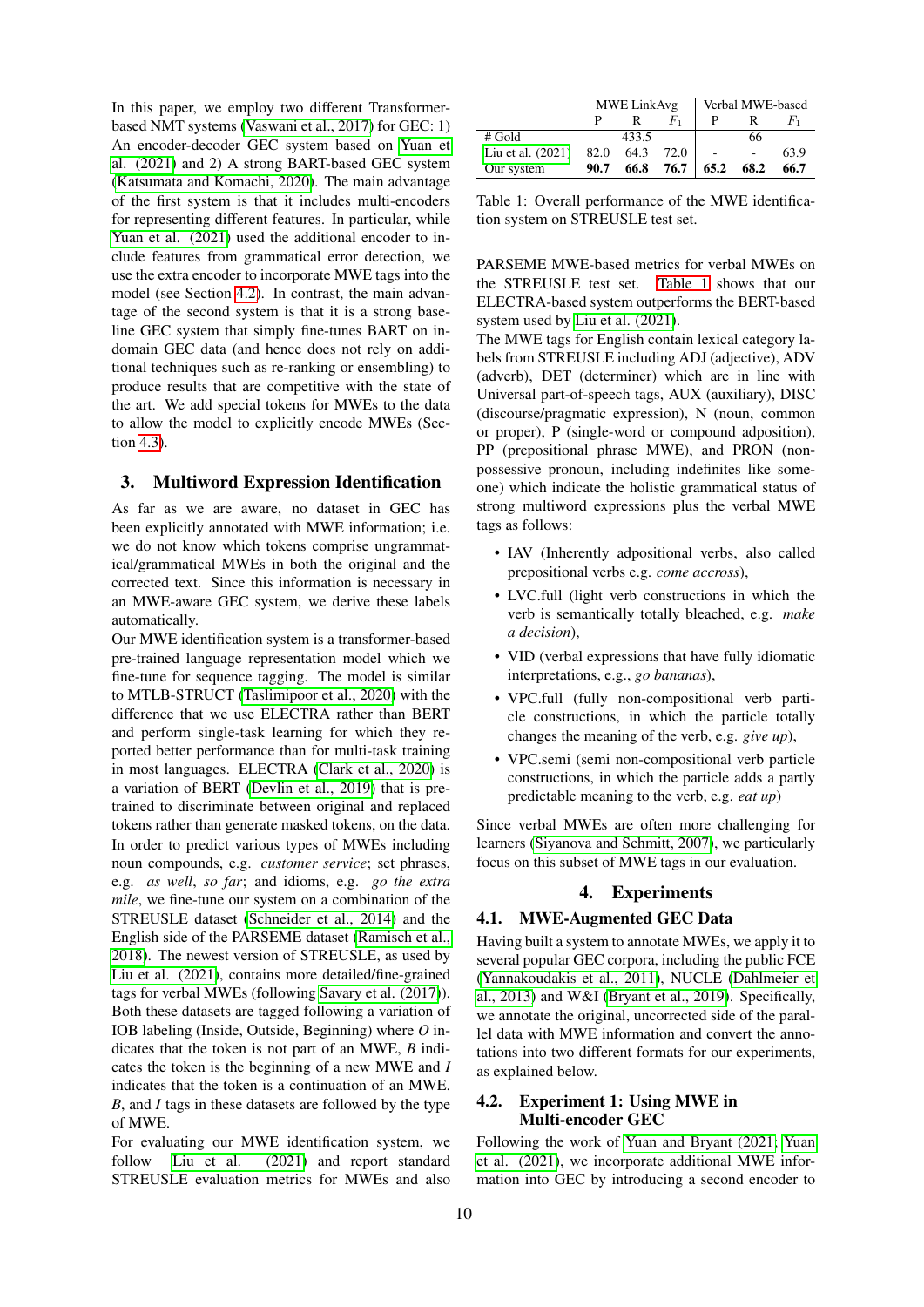|                                   | This reminds me of a trip that I have been    |  |  |  |  | to                  |  |
|-----------------------------------|-----------------------------------------------|--|--|--|--|---------------------|--|
| $3$ -class $\qquad$ O             | $\overline{O}$                                |  |  |  |  | $\sim$ 1.000 $\sim$ |  |
| $23$ -class $\qquad \qquad \circ$ | – O                                           |  |  |  |  |                     |  |
|                                   | This reminds me of a trip that I have been on |  |  |  |  |                     |  |

<span id="page-2-1"></span>Table 2: An example sentence with MWE tags at different levels of granularity. 3-class: Begin, Inside, Outside; 23-class: Begin-Verb, Inside-Verb.

the standard Transformer encoder-decoder model. The original Transformer encoder reads the source sentence  $S_{src}$  and learns a vector representation  $c_{src}$  as before. An additional encoder is introduced to process any auxiliary MWE tags  $S_{mwe}$  and compute another representation  $c_{mwe}$  in parallel. The decoder now includes a new MWE multi-head attention which attends directly to the MWE encoder representation  $c_{mwe}$ , and a linear gating mechanism that combines the source multi-head attention and the new MWE multi-head attention.

A two-step training strategy is employed to train the new GEC model. In the first step, we follow the standard encoder-decoder model training procedure and train a sequence-to-sequence model on parallel Cambridge Learner Corpus (CLC) data [\(Nicholls, 2003\)](#page-5-16) without MWE information using Fairseq [\(Ott et al.,](#page-5-17) [2019\)](#page-5-17). In the second step, we fine-tune this model using the auxiliary MWE-tagged data at different levels of granularity. Specifically, the model is fine-tuned on the MWE-tagged FCE, NUCLE and W&I training data where each token is tagged with a coarse (IOB) or finegrained (IOB+type) MWE labels [\(Table 2\)](#page-2-1).

#### <span id="page-2-0"></span>4.3. Experiment 2: MWE Marker Tokens

Inspired by [Baldini Soares et al. \(2019\)](#page-4-7) who used 'entity markers' as special tokens to mark the beginning and end of named entities, we similarly use special tokens to mark the spans of MWEs. This allows us to encode a representation of an MWE as a special unit. We augment our GEC training data with two reserved special tokens [MWE] and [/MWE] to mark the beginning and end of each MWE, respectively, as determined by the MWE identification system [\(Section 3\)](#page-1-2), in both the original and corrected sides of the texts. We follow two scenarios for marking MWEs in parallel GEC data:

- 1. We predict MWEs in the *original* text and map the special tokens to the equivalent positions in the *corrected* text.
- 2. We predict MWEs in the *corrected* text and map the special tokens to the equivalent positions in the *original* text.

In the first case, we simply annotate the texts in the original (source) side with automatically identified MWE tags and use the GEC alignment algorithm ERRANT [\(Bryant et al., 2017\)](#page-4-8) to automatically find the corresponding spans in the corrected (target) texts. This scenario represents the realistic use-case since we are always given the original text to be corrected. The disadvantage of this approach, however, is that the

| Model: Encoder-decoder   | р     | R           | $F_{0.5}$ |
|--------------------------|-------|-------------|-----------|
| baseline                 | 57.95 | 31.22       | 49.48     |
| MWE-augmented [3-class]  | 57.80 | 33.60       | 50.53     |
| MWE-augmented [23-class] |       | 58.53 33.98 | 51.14     |

<span id="page-2-4"></span>Table 3: Overall performance of the encoder-decoder GEC systems on BEA dev set.

| Model: BART            | р     | R     | $F_{0.5}$ |
|------------------------|-------|-------|-----------|
| baseline               | 56.08 | 37.73 | 51.11     |
| $MWE$ -augmented $(1)$ | 56.88 | 35.36 | 50.71     |
| MWE-augmented (2)      | 57.21 | 36.71 | 51.46     |

<span id="page-2-5"></span>Table 4: Overall performance of the BART GEC system fine-tuned on raw and MWE-tagged W&I data.

MWE identification system may not be very accurate since it is trained on native texts with no errors yet applied to ungrammatical text.

In the second case, we hence annotate MWEs in the corrected side, where they are more likely to be wellformed, and again find the equivalent spans in the original text using ERRANT. In contrast with the first case, the disadvantage of this second approach is that we do not have access to the corrected text in the realistic usecase even though the identified MWEs may be more reliable. We nevertheless explore this scenario for comparison with the first scenario. [Figure 1](#page-2-2) shows an ex-ample of a parallel sentence pair with marked MWEs.<sup>[1](#page-2-3)</sup>

S: they also [MWE] made talks [/MWE] and presentations about the earth 's problems T: they also [MWE] give talks [/MWE] and presentations about the earth 's problems

<span id="page-2-2"></span>Figure 1: A sentence pair with marked MWEs.

In this experiment, we use a pre-trained BART model which we fine tune on the MWE-annotated W&I training corpus [\(Bryant et al., 2019\)](#page-4-6). [Katsumata and Ko](#page-5-10)[machi \(2020\)](#page-5-10) have shown that this model produces competitive results with the state of the art in GEC. Our addition of explicit MWE markers helps the model to better encode representations of MWEs.

#### 4.4. Evaluation

We first report the general performance of our GEC systems with and without incorporating MWE tags in

<span id="page-2-3"></span><sup>&</sup>lt;sup>1</sup>This example is the same in both scenarios, however, there are also cases where MWEs on one side are aligned with non-MWEs on the other side.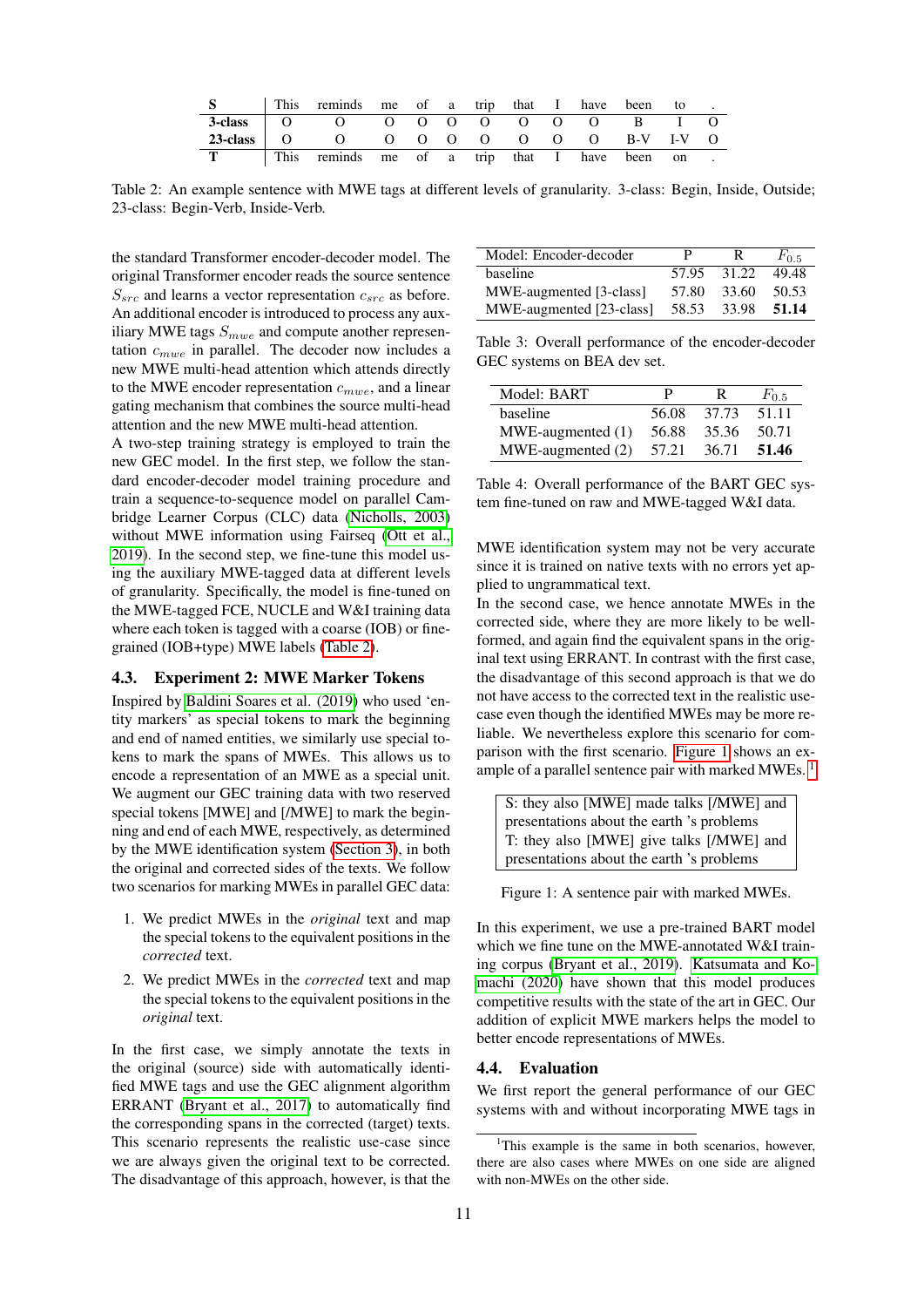|                 |              |    |      | <b>Baseline GEC</b> |           | MWE-augmented GEC |      |           |
|-----------------|--------------|----|------|---------------------|-----------|-------------------|------|-----------|
|                 | MWE type     | #  | P    | R                   | $F_{0.5}$ | P                 | R    | $F_{0.5}$ |
| Encoder-decoder | V.IAV        | 41 | 60.7 | 41.5                | 55.6      | 55.2              | 39.0 | 51.0      |
|                 | V.LVC.full   | 55 | 34.6 | 16.4                | 28.3      | 45.8              | 20.0 | 36.4      |
|                 | <b>V.VID</b> | 47 | 55.6 | 21.3                | 42.0      | 62.5              | 21.3 | 45.1      |
|                 | V.VPC.full   | 25 | 38.5 | <b>20.0</b>         | 32.5      | 54.6              | 24.0 | 43.5      |
|                 | V.VPC.semi   | 12 | 50.0 | 25.0                | 41.7      | 60.0              | 25.0 | 46.9      |
| <b>BART GEC</b> | <b>V.IAV</b> | 41 | 57.7 | 36.6                | 51.7      | 56.7              | 41.5 | 52.8      |
|                 | V.LVC.full   | 55 | 43.3 | 23.6                | 37.1      | 42.9              | 21.8 | 35.9      |
|                 | V.VID        | 47 | 55.6 | 21.3                | 42.0      | 78.6              | 23.4 | 53.4      |
|                 | V.VPC.full   | 25 | 31.6 | 24.0                | 29.7      | 41.7              | 40.0 | 41.3      |
|                 | V.VPC.semi   | 12 | 50.0 | 16.7                | 35.7      | 50.0              | 8.3  | 25.0      |

<span id="page-3-0"></span>Table 5: GEC performance for different types of verbal MWEs.

terms of precision (P), recall (R) and  $F_{0.5}$  using the ER-RANT evaluation framework.  $F_{0.5}$ , which weights precision twice as much as recall, has been the most common evaluation metric for GEC since the CoNLL-2014 shared task [\(Ng et al., 2014\)](#page-5-18).

[Table 3](#page-2-4) shows the overall performance of the encoder decoder GEC system (Experiment 1) in different settings: baseline (no MWE information), MWE-augmented [3-class] (auxiliary IOB MWE labels), MWE-augmented [23-class] (auxiliary IOB+type MWE labels). We can see that adding MWE information improves GEC system performance.

[Table 4](#page-2-5) shows the overall performance of the BART model (Experiment 2) fine-tuned on the standard W&I GEC data compared to the models trained on the MWE tagged data in scenarios 1 (where we predict MWEs in the original side) and 2 (where we predict MWEs in the corrected side). Overall, we see a slight improvement on the  $F_{0.5}$  performance only in the case of MWEaugmented model (2).

#### 4.5. Fine-grained analysis

We furthermore analyse the performance of our GEC models for specific types of MWEs. In particular, we aim to determine whether our systems are able to detect and correct incorrect usages of MWEs by learners. In order to perform this evaluation, we annotate our system output with MWE tags using the MWE identification system [\(Section 3\)](#page-1-2) and find the overlap between MWE spans and ERRANT edit spans to determine which hypothesis edits involve MWEs. In this way, we can compare how our system performs on MWE errors irrespective of other errors. We particularly focus on verbal MWE errors.

[Table 5](#page-3-0) shows the results for both experiments. We focus on five types of verbal MWEs present in the corrected side of the data (V.IAV, V.LVC.full, V.VID, V.VPC.full, and V.VPC.semi) and compare the performance of the two GEC systems (encoder-decoder and BART) with or without MWE-augmentation. We focus on the 23-class MWE augmentation for the encoderdecoder system and scenario 2 for the BART system. In [Table 5,](#page-3-0) we can see that GEC performance improves for four out of five verbal MWE types when we use MWE-augmented systems for the encoder-decoder GEC method and for three out of five verbal MWE types when we use setting 2 of the BART system. The highest improvement is in the case of VPC.full and VID, and the BART model results in more improvement (11.6 compared to 11 for VPC.full and 11.4 compared to 3.1 for VID). The BART system being unsuccessful in the case of V.LVC.full might be due to the fact that LVCs can have multiple arbitrary words in between their canonical form components (e.g. *make a very good decision*). The marking system cannot differentiate them and considers words in between the MWE components as part of the MWE span which brings some noisy information to the system.

#### 4.6. Discussion

In [Table 6,](#page-4-9) we show two examples of sentences containing MWE errors corrected by each system. In the first example, none of the baseline systems were successful, but both MWE-augmented systems managed to correct the VPC *sign up*. In the second example, only the MWE-augmented BART system managed to correct the idiom *get to know*. This perhaps suggests the multi encoder-decoder system, which only uses MWE tags as token-level features, finds it hard to learn the notion of relationships between the components of the expression. The fact that we incorporate labels in the IOB labelling format combined with the MWE types helps the system have more informative features. However, the system still lacks direct linking information between MWE components. The BART system, on the other hand, has a different perspective and works with the text span representations that are encoded by special tokens. However it also treats all MWEs as continuous spans of texts of the same type and adds some arbitrary words in between their components. This is not favourable in the case of more structurally flexible MWEs such as LVCs. Non of the systems are yet successful in correcting more conceptual errors, for example in replacing *end up with* with *bring an end to* in the erroneous sentence, *'cars don't need necessarily to end up with the public transport'*.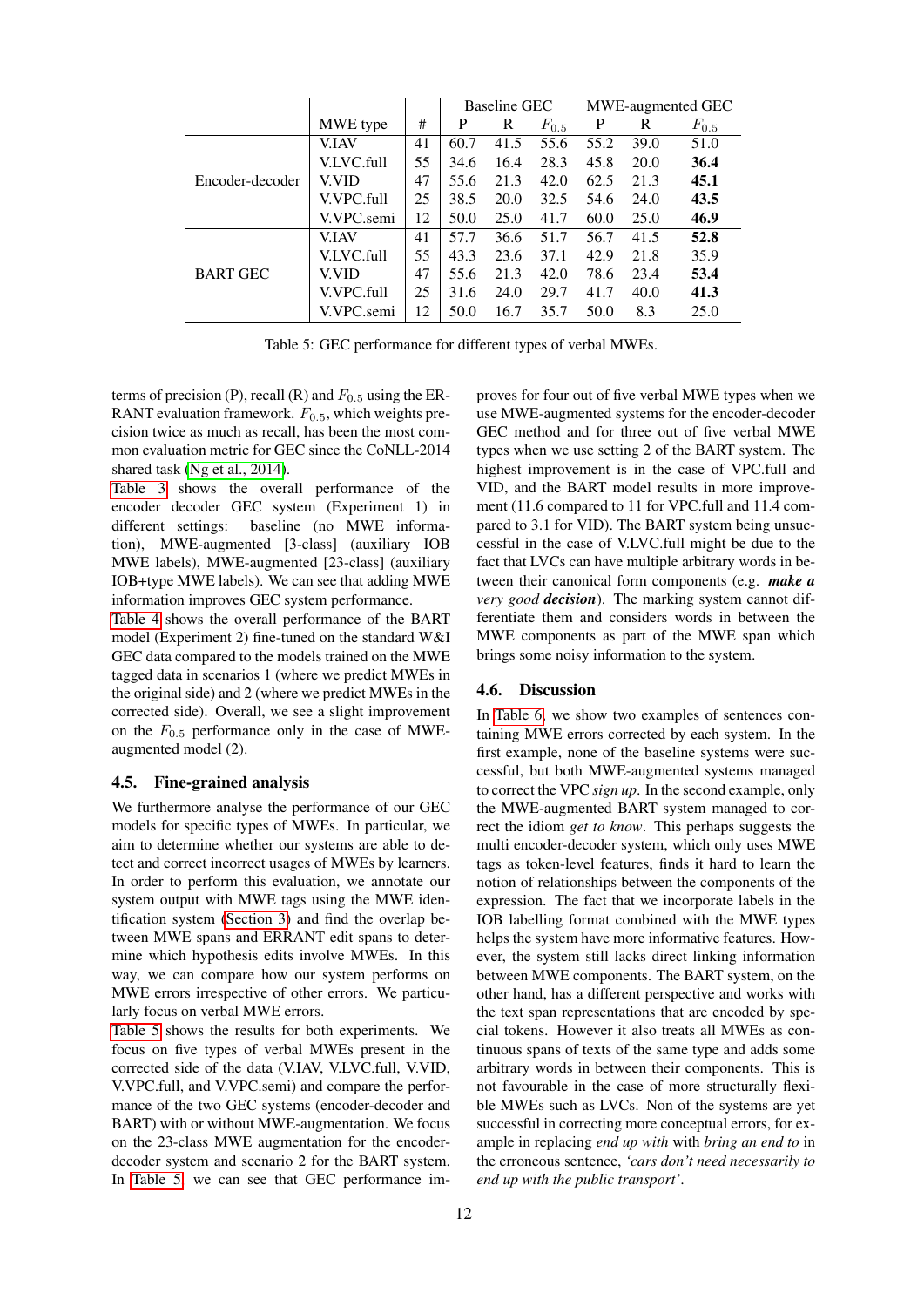|               | sentence                                                                                |
|---------------|-----------------------------------------------------------------------------------------|
| Original      | the course was fantastic and I am looking forward to signing it again next year.        |
| enc-dec       |                                                                                         |
| baseline      | the course was fantastic and I am looking forward to signing it again next year.        |
| MWE-augmented | the course was fantastic and I am looking forward to signing up for it again next year. |
| <b>BART</b>   |                                                                                         |
| baseline      | the course was fantastic and I am looking forward to signing it again next year.        |
| MWE-augmented | the course was fantastic and I am looking forward to signing up for it again next year. |
| Original      | it could allow you to communicate with people, know different cultures                  |
| enc-dec       |                                                                                         |
| baseline      | it could allow you to communicate with people, know different cultures                  |
| MWE-augmented | it could allow you to communicate with people, know different cultures                  |
| <b>BART</b>   |                                                                                         |
| baseline      | it could allow you to communicate with people, know different cultures                  |
| MWE-augmented | it could allow you to communicate with people, <b>get to know</b> different cultures    |

<span id="page-4-9"></span>Table 6: Example sentences with MWEs corrected by the encoder-decoder (enc-dec) and the BART MWEaugmented systems.

## 5. Conclusions

In this paper, we propose incorporating MWE information into two different GEC systems in order to improve GEC for MWEs which are challenging for language learners. The experiments show that the additions help GEC in the case of more conventional MWEs, like verbal idioms and verb particle constructions. More research is needed to improve GEC for more syntactically-flexible MWE types which allow arbitrary words in between their components. Our system relies on the performance of MWE detection systems as no GEC data is annotated for MWE type errors. This makes it more difficult for automatically correcting conceptual errors made by learners. Future work in this area benefits from more detailed annotation of learner errors related to their understanding of MWEs.

### 6. Bibliographical References

- <span id="page-4-2"></span>Awasthi, A., Sarawagi, S., Goyal, R., Ghosh, S., and Piratla, V. (2019). Parallel iterative edit models for local sequence transduction. In *Proceedings of the 2019 Conference on Empirical Methods in Natural Language Processing and the 9th International Joint Conference on Natural Language Processing (EMNLP-IJCNLP)*, pages 4260–4270, Hong Kong, China, November. Association for Computational Linguistics.
- <span id="page-4-7"></span>Baldini Soares, L., FitzGerald, N., Ling, J., and Kwiatkowski, T. (2019). Matching the blanks: Distributional similarity for relation learning. In *Proceedings of the 57th Annual Meeting of the Association for Computational Linguistics*, pages 2895– 2905, Florence, Italy, July. Association for Computational Linguistics.
- <span id="page-4-8"></span>Bryant, C., Felice, M., and Briscoe, T. (2017). Automatic annotation and evaluation of error types for grammatical error correction. In *Proceedings of the 55th Annual Meeting of the Association for Computational Linguistics (Volume 1: Long Papers)*, pages

793–805, Vancouver, Canada, July. Association for Computational Linguistics.

- <span id="page-4-6"></span>Bryant, C., Felice, M., Andersen, Ø. E., and Briscoe, T. (2019). The BEA-2019 shared task on grammatical error correction. In *Proceedings of the Fourteenth Workshop on Innovative Use of NLP for Building Educational Applications*, pages 52–75, Florence, Italy, August. Association for Computational Linguistics.
- <span id="page-4-0"></span>Christiansen, M. H. and Arnon, I. (2017). More than words: The role of multiword sequences in language learning and use. *Topics in Cognitive Science*, 9(3):542–551.
- <span id="page-4-3"></span>Clark, K., Luong, M.-T., Le, Q. V., and Manning, C. D. (2020). ELECTRA: Pre-training Text Encoders as Discriminators Rather Than Generators. In *International Conference on Learning Representations*.
- <span id="page-4-1"></span>Dahlmeier, D. and Ng, H. T. (2011). Correcting semantic collocation errors with L1-induced paraphrases. In *Proceedings of the 2011 Conference on Empirical Methods in Natural Language Processing*, pages 107–117, Edinburgh, Scotland, UK., July. Association for Computational Linguistics.
- <span id="page-4-5"></span>Dahlmeier, D., Ng, H. T., and Wu, S. M. (2013). Building a large annotated corpus of learner English: The NUS corpus of learner english. In *Proceedings of the Eighth Workshop on Innovative Use of NLP for Building Educational Applications*, pages 22–31, Atlanta, Georgia, June. Association for Computational Linguistics.
- <span id="page-4-4"></span>Devlin, J., Chang, M.-W., Lee, K., and Toutanova, K. (2019). BERT: Pre-training of deep bidirectional transformers for language understanding. In *Proceedings of the 2019 Conference of the North American Chapter of the Association for Computational Linguistics: Human Language Technologies, Volume 1 (Long and Short Papers)*, pages 4171– 4186, Minneapolis, Minnesota, June. Association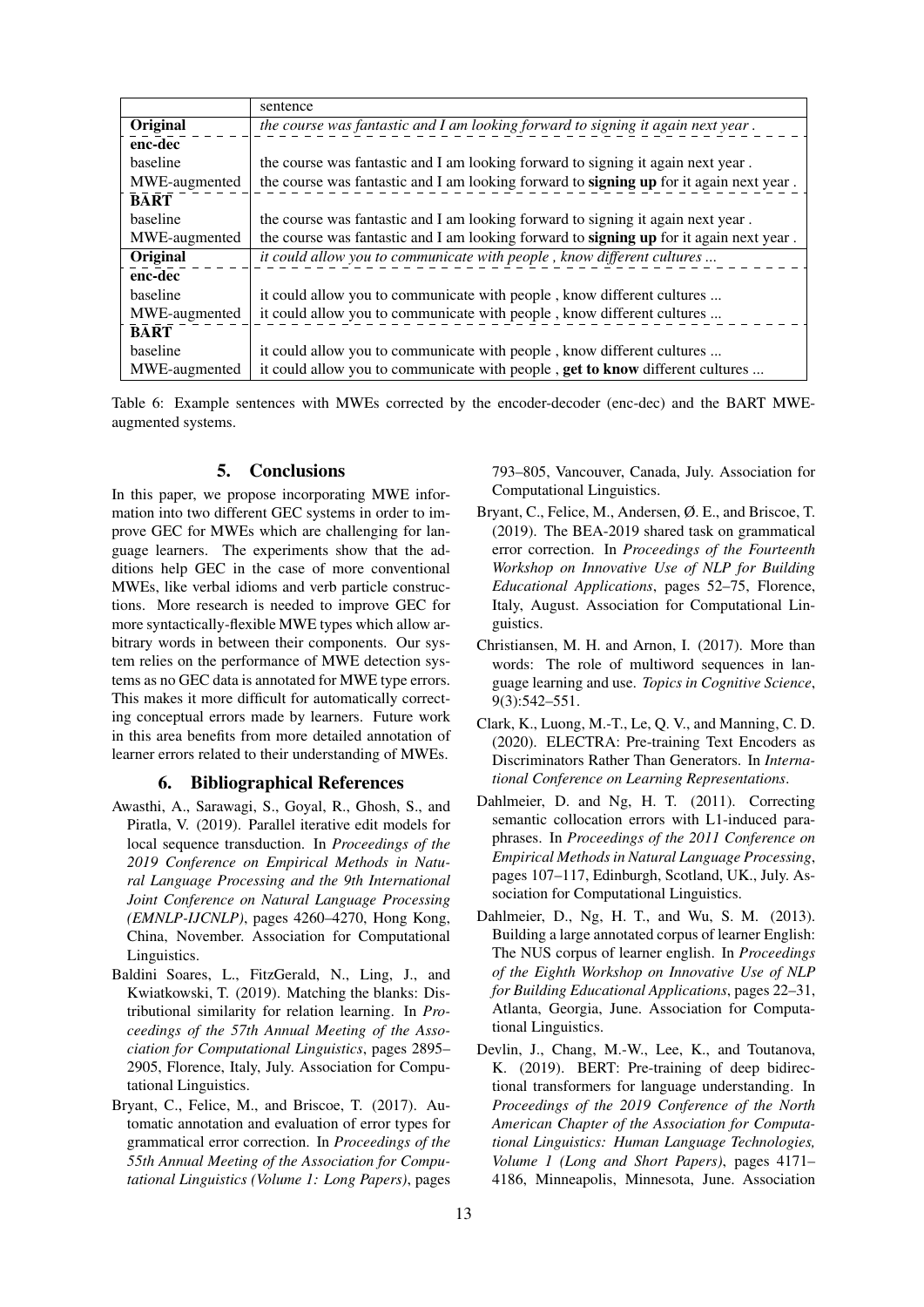for Computational Linguistics.

- <span id="page-5-6"></span>Felice, M., Yuan, Z., Andersen, Ø. E., Yannakoudakis, H., and Kochmar, E. (2014). Grammatical error correction using hybrid systems and type filtering. In *Proceedings of the Eighteenth Conference on Computational Natural Language Learning: Shared Task*, pages 15–24, Baltimore, Maryland, June. Association for Computational Linguistics.
- <span id="page-5-7"></span>Grundkiewicz, R., Junczys-Dowmunt, M., and Heafield, K. (2019). Neural grammatical error correction systems with unsupervised pre-training on synthetic data. In *Proceedings of the Fourteenth Workshop on Innovative Use of NLP for Building Educational Applications*, pages 252–263, Florence, Italy, August. Association for Computational Linguistics.
- <span id="page-5-10"></span>Katsumata, S. and Komachi, M. (2020). Stronger baselines for grammatical error correction using a pretrained encoder-decoder model. In *Proceedings of the 1st Conference of the Asia-Pacific Chapter of the Association for Computational Linguistics and the 10th International Joint Conference on Natural Language Processing*, pages 827–832, Suzhou, China, December. Association for Computational Linguistics.
- <span id="page-5-5"></span>Kochmar, E. (2016). Error detection in content word combinations. Technical report, University of Cambridge, Computer Laboratory.
- <span id="page-5-13"></span>Liu, N. F., Hershcovich, D., Kranzlein, M., and Schneider, N. (2021). Lexical semantic recognition. In *Proceedings of the 17th Workshop on Multiword Expressions (MWE 2021)*, pages 49–56, Online, August. Association for Computational Linguistics.
- <span id="page-5-1"></span>Meunier, F. and Granger, S. (2008). *Phraseology in foreign language learning and teaching*. John Benjamins Publishing.
- <span id="page-5-3"></span>Mizumoto, T., Mita, M., and Matsumoto, Y. (2015). Grammatical error correction considering multiword expressions. In *Proceedings of the 2nd Workshop on Natural Language Processing Techniques for Educational Applications*, pages 82–86, Beijing, China, July. Association for Computational Linguistics.
- <span id="page-5-4"></span>Nesselhauf, N. (2003). The Use of Collocations by Advanced Learners of English and Some Implications for Teaching. *Applied Linguistics*, 24(2):223– 242, 06.
- <span id="page-5-18"></span>Ng, H. T., Wu, S. M., Briscoe, T., Hadiwinoto, C., Susanto, R. H., and Bryant, C. (2014). The conll-2014 shared task on grammatical error correction. In *Proceedings of the Eighteenth Conference on Computational Natural Language Learning: Shared Task*, pages 1–14.
- <span id="page-5-16"></span>Nicholls, D. (2003). The cambridge learner corpus: Error coding and analysis for lexicography and ELT. In *Proceedings of the Corpus Linguistics 2003 conference*, pages 572–581.
- <span id="page-5-8"></span>Omelianchuk, K., Atrasevych, V., Chernodub, A., and

Skurzhanskyi, O. (2020). GECToR – grammatical error correction: Tag, not rewrite. In *Proceedings of the Fifteenth Workshop on Innovative Use of NLP for Building Educational Applications*, pages 163–170, Seattle, WA, USA  $\rightarrow$  Online, July. Association for Computational Linguistics.

- <span id="page-5-17"></span>Ott, M., Edunov, S., Baevski, A., Fan, A., Gross, S., Ng, N., Grangier, D., and Auli, M. (2019). fairseq: A fast, extensible toolkit for sequence modeling. In *Proceedings of the 2019 Conference of the North American Chapter of the Association for Computational Linguistics (Demonstrations)*, pages 48– 53, Minneapolis, Minnesota, June. Association for Computational Linguistics.
- <span id="page-5-12"></span>Ramisch, C., Cordeiro, S. R., Savary, A., Vincze, V., Barbu Mititelu, V., Bhatia, A., Buljan, M., Candito, M., Gantar, P., Giouli, V., Güngör, T., Hawwari, A., Iñurrieta, U., Kovalevskaitė, J., Krek, S., Lichte, T., Liebeskind, C., Monti, J., Parra Escartín, C., QasemiZadeh, B., Ramisch, R., Schneider, N., Stoyanova, I., Vaidya, A., and Walsh, A. (2018). Edition 1.1 of the PARSEME shared task on automatic identification of verbal multiword expressions. In *Proceedings of the Joint Workshop on Linguistic Annotation, Multiword Expressions and Constructions (LAW-MWE-CxG-2018)*, pages 222–240, Santa Fe, New Mexico, USA, August. Association for Computational Linguistics.
- <span id="page-5-0"></span>Sag, I. A., Baldwin, T., Bond, F., Copestake, A., and Flickinger, D. (2002). Multiword expressions: A pain in the neck for nlp. *Lecture Notes in Computer Science*, 2276:1–15.
- <span id="page-5-14"></span>Savary, A., Ramisch, C., Cordeiro, S., Sangati, F., Vincze, V., QasemiZadeh, B., Candito, M., Cap, F., Giouli, V., Stoyanova, I., and Doucet, A. (2017). The PARSEME shared task on automatic identification of verbal multiword expressions. In *Proceedings of the 13th Workshop on Multiword Expressions (MWE 2017)*, pages 31–47, Valencia, Spain, April. Association for Computational Linguistics.
- <span id="page-5-11"></span>Schneider, N., Onuffer, S., Kazour, N., Danchik, E., Mordowanec, M. T., Conrad, H., and Smith, N. A. (2014). Comprehensive annotation of multiword expressions in a social web corpus. In *Proceedings of the Ninth International Conference on Language Resources and Evaluation (LREC'14)*, pages 455–461, Reykjavik, Iceland, May. European Language Resources Association (ELRA).
- <span id="page-5-2"></span>Shwartz, V. and Dagan, I. (2019). Still a pain in the neck: Evaluating text representations on lexical composition. *Transactions of the Association for Computational Linguistics*, 7:403–419, March.
- <span id="page-5-15"></span>Siyanova, A. and Schmitt, N. (2007). Native and nonnative use of multi-word vs. one-word verbs. 45(2):119–139.
- <span id="page-5-9"></span>Stahlberg, F. and Kumar, S. (2020). Seq2Edits: Sequence transduction using span-level edit operations. In *Proceedings of the 2020 Conference on Empirical*